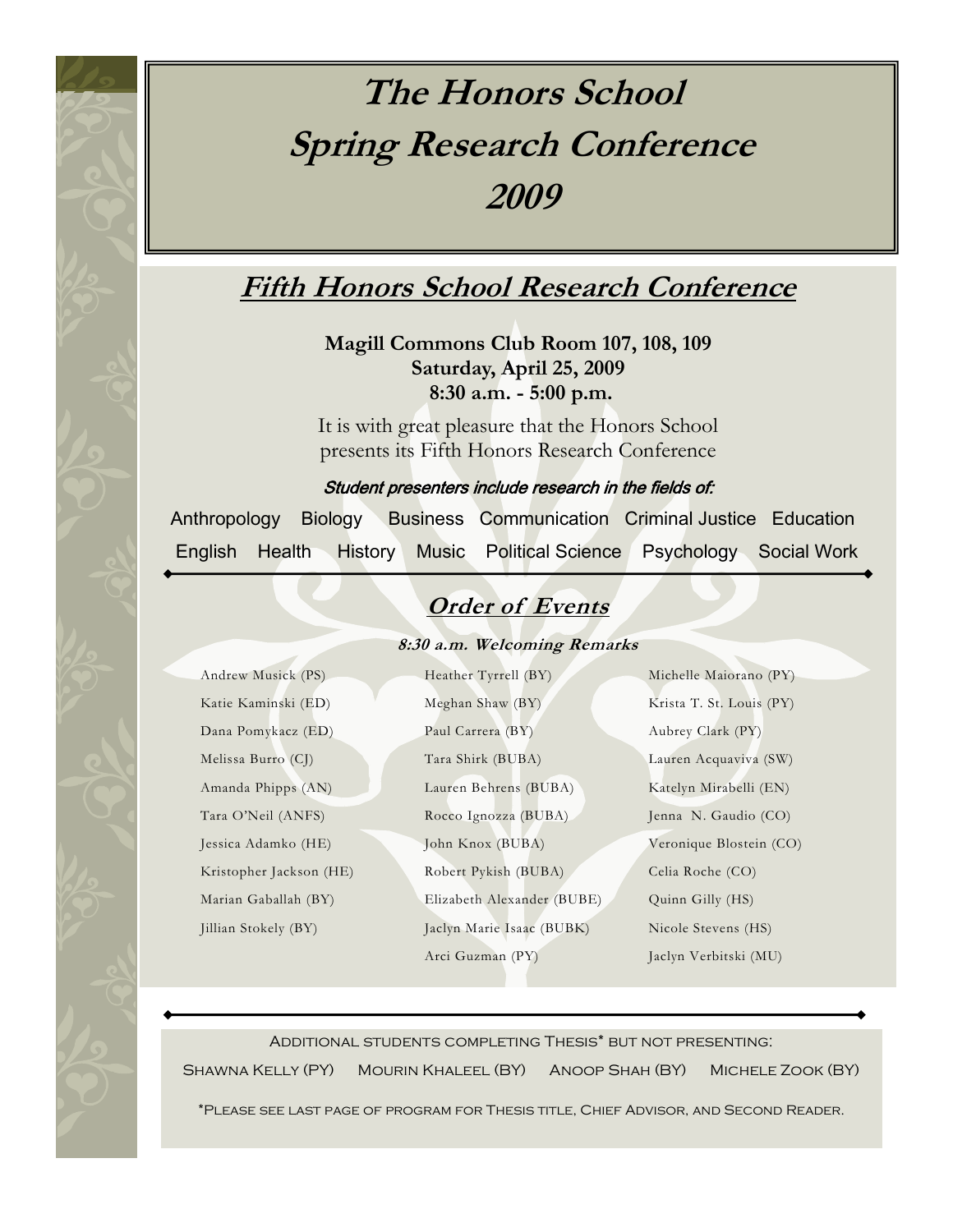### *Presenters*

## **Childcare Policy: How America Measures Up**

Balancing work and family is perhaps the greatest challenge facing American families today. This research paper compares U.S. childcare policy with policy from three European countries in order to examine how America might improve its current childcare policies. The paper starts with a review of current and past literature to give the reader a general background on the subject. The research then looks at childcare policies in France, Germany, and Sweden to show how different countries "do" childcare. After reviewing policies abroad, the paper looks at current childcare policy in the United States. Finally, the paper compares the policies of France, Germany, and Sweden to America's policies to understand commonalities and differences. Drawing on the policies of these three countries, the paper offers suggestions on how the United States might improve its childcare policies to help families balance work and family issues.

### **Kathryn Kaminski Chief Advisor: Heather Kovacs-Schroeck**

### **The Importance of Providing Augmentative and Alternative Communication Second Reader: Mary Brennan to Students With Autism**

The purpose of this thesis is to discuss why augmentative and alternative communication (AAC) systems are effective tools in the education of students with autism. This paper highlights the ways in which AAC can greatly improve the quality of life for students with autism by helping to compensate for the severe communication deficits associated with autism. AAC is any tool, strategy, or technology that compensates for, enhances, expands, or helps develop communication skills. AAC systems are easily adaptable to the individual strengths and weaknesses of students with autism making it an effective and invaluable tool. The history and various types of AAC, including sign language, the Picture Exchange Communication System (PECS), and Voice Output Communication Aids (VOCAs) are also explained and discussed.

### **Dana Pomykacz Chief Advisor: Dr. Shelia Baldwin Non-Print Media vs. Print Sources in a Social Studies Classroom**

It is important in the field of education to use a variety of resources to help engage students in learning. In a Social Studies classroom especially, students need to feel that there is a connection between them and the past. Motivating students takes a thoughtful process on the side of the educator due to the many different learning styles that can be present in one classroom. It may be important to use an assortment of sources and materials and not just the course textbook to accommodate the variety of student learners in the classroom. This research will examine how the utilization of supplemental print sources and non-print media in Social Studies instruction fosters student interest, motivation, and retention of course content.

### **The Possible Effect of Expendable Income on Shoplifting**

Shoplifting is a very common problem and it is costing companies billions of dollars in lost merchandise. Two independent variables that need to be examined to better understand shoplifting are expendable income and peer pressure. Gender and age are two conditional variables that will also be analyzed. Two intervening variables that will be studied are motivation and level of security at stores. The main hypothesis of this study is that as a person's expendable income decreases, the likelihood that he or she will shoplift will increase. This hypothesis is deduced from Merton's strain theory. This convenient cross-sectional sample comes from handing out survey questionnaires to students at Monmouth University in West Long Branch, New Jersey. Information collected was analyzed with chi-square tests. This research may change the policies stores have on spotting shoplifters and the level of security they place on certain products.

### **Amanda Phipps Chief Advisor: Dr. Aaron Ansell** US Hegemony in Latin America: The CIA's role in the Guatemalan *Second Reader: Dr. Richard Veit* **Civil War Massacres**

The Guatemalan Civil War spanned more than three decades and included some of the most heinous civil rights abuses of the 20th century. The most violent period of the civil war occurred during the early 1980s under the rule of U.S. backed dictator Jose Efrain Rios Montt. It was during this time the scorched earth campaign swept the mountainous highlands resulting in 626 massacres, completely wiping out villages and killing innocent Mayan civilians. These mass killings were not the result of action taken by lower-level military personnel. According to the Commission for Historical Clarification, they were part of a centrally planned national campaign, backed by the Central Intelligence Agency of the United States of America.

## **Andrew J. Musick Chief Advisor: Dr. Nancy Mezey**

## **Melissa Burro Chief Advisor: Dr. Peter Liu**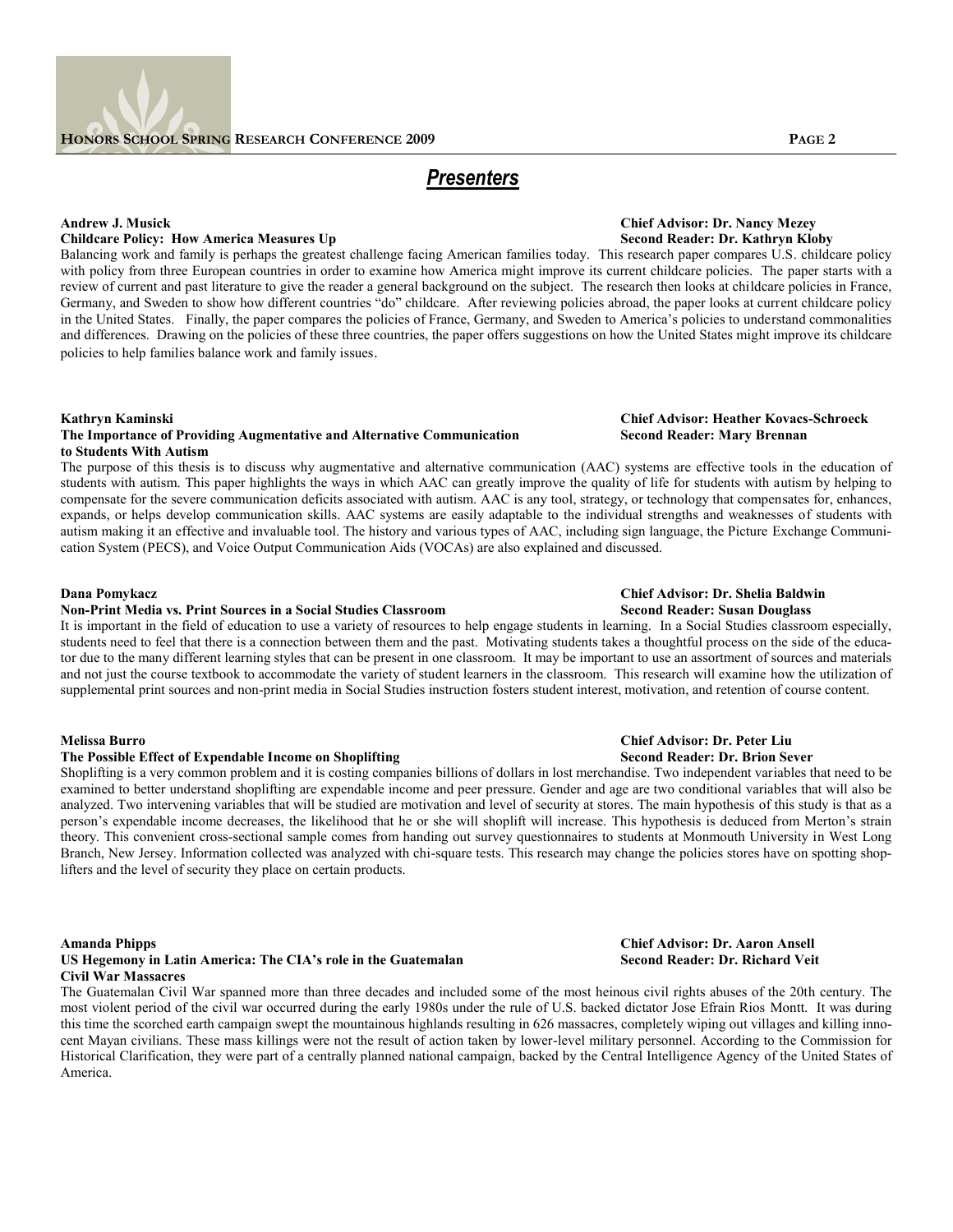### **Tara O'Neil Chief Advisor: Dr. Rosemary Barbera Effective Adult ESL in New Jersey: Social and Cultural Factors Second Reader: Dr. Richard Veit Affecting Language Acquisition**

This project seeks to highlight different cultural and social factors that affect adult English language learners in order to help adult ESL teachers and programs better serve their students. Some of these factors directly affect language acquisition, while others influence the classroom setting or structure. These social and cultural issues include: the differing proficiency levels and expectations of students in a classroom; the level of familiarity with school tasks; issues of time, money, childcare, and transportation; different cultural norms for gender interaction, the differing cultural categorizations of words, the cultural bounded-ness of concepts or phrases; and attitudes toward English language and American culture. An understanding of these factors can help ESL programs better adapt to the learning needs of their students.

### **Jessica M. Adamko Chief Advisor: James Konopack A Cross-Cultural Comparison of Health Behaviors and Life Expectancy in France and the United States**

The French paradox is typically classified by relatively low rates of coronary heart disease despite a diet rich in saturated fats. The scientific community and western world dietary recommenders typically correlate saturated fats with an increased risk for CHD. Americans typically follow this standard; however, CHD mortality rates are much higher in the U.S. than they are in France. This phenomenon is known as the French Paradox and has provided the scientific community with stimulation for research for many years. Suggested explanations for the paradox are numerous; however, the absence of a unanimously accepted explanation stimulates curiosity. Explanations of the paradox include the red wine theory, the Mediterranean diet, as well as lifestyle factors including attitudes towards food, physical activity and stress management. Uncovering the truth behind the paradox can provide incredibly valuable information to the American health care system which might be applied for improved health status in the U.S.

### **Kristopher Jackson Chief Advisor: Dr. Laura Kelly Hardiness: A Concept Analysis and Implications for Wellness in**

**Contemporary America**

Hardiness as described by Kobasa (1979) is comprised of three key elements: commitment, control and challenge. These three elements comprise an individual''s ability to overcome stressful life experiences. A "hardy" individual is more likely to internalize and learn from these stressful life experiences to avoid or deter the effects of a similar experience in the future. Research has shown that stress and health outcomes are directly related; therefore, there is reason to believe that possessing a hardy personality makes one more resilient to the negative effects of stress on the human body. In America today, healthcare costs are rising and preventative medicine is considered to be one of the most effective methods of containing these costs. This analysis explores the origins of hardiness theory, the methods of assessing hardiness, past research involving hardiness theory, and the implications of hardiness for improving wellness in contemporary America.

### **Altered Response to Cellular Stress Upon Contact Inhibition Second Reader: Dr. Dennis Rhoads**

Cells in different stages of proliferation demonstrate changing levels of mitogen-activated protein (MAP) kinase pathway proteins, which may affect the response of cells in culture to oxidative stress. Previous results indicate increased MAP kinase phosphatase (MKP) levels upon contact inhibition in healthy fibroblasts, corresponding with decreased levels of phosphorylated extracellular signal-regulated kinase (ERK) and p38. Cancerous fibrosarcoma cells do not exhibit contact inhibition, and no change in active kinase or MKP levels was seen. Western blot analysis and chemiluminescence were used to obtain relative MKP-1, JNK, p-JNK, and cleaved PARP levels in subconfluent and confluent fibroblast and fibrosarcoma cell cultures following oxidative stress by H2O2. A relationship between culture density and a response to stress as indicated by MAP kinase and phosphatase activity was seen. JNK-1, a MAP kinase, remained inactive in cells during all stages of proliferation. However, following induced oxidative stress by, cleaved PARP as well as higher phosphorylated JNK (p-JNK) levels were detected in subconfluent cells in relation to confluent cells, indicating the early stages of apoptosis. Based on these results, a correlation can be established between confluency of the cell culture and the response to oxidative stress, as determined by varying levels of protein expression and activity within the cells.

## **Marian Gaballah Chief Advisor: Dr. Dorothy Lobo**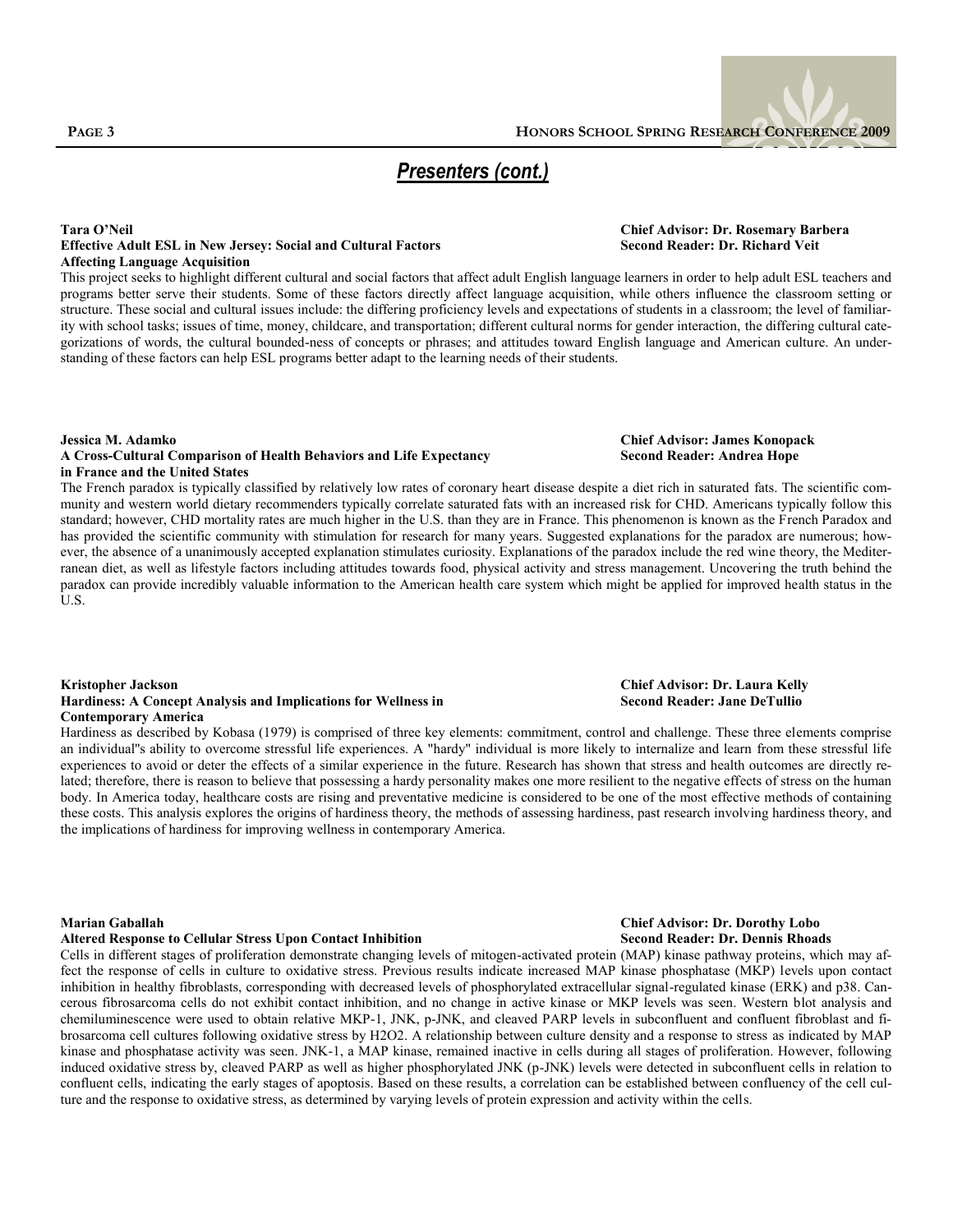

### **Distribution, Diversity, and Abundance of Marine Sponges in Cape Eleuthera, the Bahamas**

With the increasing pressure on local fish stocks to sustain their economy, there is an unambiguous need for alternative and sustainable sources of income for the local communities of the Bahamas. The modern Bahamian sponge industry is currently underdeveloped despite the growing global demand in the cosmetic, medical, pharmaceutical, and chemical markets (cei.bahamas.org). The goal of this research is to categorize the species diversity and abundance in the surrounding marine areas of Cape Eleuthera. The information recorded will then be used to determine the location and abundance of commercially viable species. The sponges in this particular study are located in the semi-tropical waters of Cape Eleuthera, the Bahamas. Observers counted and identified sponge species located within one meter of a 10 meter transect line. Five transects were conducted at five different locations in Cape Eleuthera. The locations represented different habitats including those with wave energy and without. The data were then analyzed using the Shannon Diversity Index as an indicator of biodiversity. Diversity indices were statistically compared across locations to determine site effect.

### **Optimizing the Potential for Sponge Harvest in Eleuthera, The Bahamas: Second Reader: Dr. Andy Danylchuk Growth and Regeneration Studies on Commercially Valuable Sponge Species**

Global demands for natural sponge products are beginning to grow. This increase has been fueled by a variety of markets including traditional domestic products and more recently, cosmetic, medical, pharmaceutical and chemical industries. With increasing pressures on commercial fish stocks in The Bahamas, there is a clear need for alternative and sustainable sources of income for small local communities. Sponge aquaculture has the potential to become one such alternative. Although the sponge fishery has encountered setbacks with disease, overfishing, and the introduction of synthetic sponges, commercial sponge farming continues to be a valuable industry that small island communities can potentially develop into a productive sustainable source of income. Spongia tuberlifera (Grass sponge) and Spongia pertusa (Hard Hat or Hard Head sponge) are considered to be commercially marketable native sponges with a spongin fibrous skeletal framework. This study examines the growth rates of parent sponges after they have been cut to supply a donor sponge while also exploring the potential for a future sustainable sponge fishery in small island communities. This is an important step to understanding the stability of the sponge industry and the impact it will have on local wild sponge populations.

### **Effects of Sub-lethal Concentrations of Methylmercury on Morphology in Larval Mummichog, Fundulus heteroclitus**

Mummichog Fundulus heteroclitus is an estuary-dependent fish and an important component of mid-Atlantic estuarine food webs. Estuarine sediment in the urban northeast US often contains anthropogenic methylmercury, which can bioaccumulate in fish tissue, causing neurological effects, morphological damage, and ultimately mortality. Other researchers have found that sub-lethal concentrations of methylmercury may affect behavior without gross morphological change. However, analyses of subtle morphological changes at sub-lethal concentrations have not been conducted previously. This research compared the effects of sublethal concentrations of methylmercury on larval mummichog morphology. Mummichog larvae were reared in control and 5, 10, 20, and 40 ppb methylmercury-contaminated water. Larvae were sampled every three days post-hatch for 40 days for image analysis. Photography was performed using a Zeiss image analysis system with stereoscope and AxioCam HS. Morphometric analyses were conducted with Zeiss AxioVision software.

### **Effects of Salinity Stress on Origanum (x)majoricum and Origanum onites Essential Oil and Phenol Production and Their Related Antioxidant Activity**

The purpose of this study was to analyze the effect of salinity on Origanum onites and Origanum (x)majoricum growth, essential oil production, total phenols, and antioxidant activity. The treated plants were analyzed for produced essential oil mass and volume as well as composition as well as fresh weight and dry weight. Their total phenols were measured, as well as antioxidant activity. The results indicated that different concentrations of NaCl affected O. (x)majoricum growth positively and O.onites growth negatively. Essential oil production was altered as well as composition with salinity changes. Antioxidant activity was shown to increase with salinity as was total phenols. Based on the results, it would seem that increasing the concentration of NaCl does positively influence essential oil production, alter essential oil composition, increase phenol production, and increase antioxidant activity.

### **Tara Shirk Chief Advisor: Douglas Stives**

### **Proposed Estate Tax Legislation and the Effect on Estate Planning Second Reader: Nancy Uddin**

The current estate tax laws, passed by the Bush administration in 2001, are set to temporarily expire in 2010 before returning to the harsh 2001 levels in 2011. Congress is currently debating the correct action to be taken in reforming the law. This thesis will discuss the most realistic alternatives, and then determine the plan most likely to go into effect. It will also discuss the difficulties faced in developing a fair estate tax system, particularly consideration of estates that are primarily non-liquid. The thesis will then provide a discussion of estate planning tactics, which will be used in a comprehensive example of a typical estate plan.

## **Jillian Stokley Chief Advisor: Dr. Ursula Howson**

## **Meghan Shaw Chief Advisor: Dr. Ursula Howson**

## **Paul Carrera Chief Advisor: Dr. Adolphina Koroch**

## **Heather Tyrrell Chief Advisor: John Tiedemann**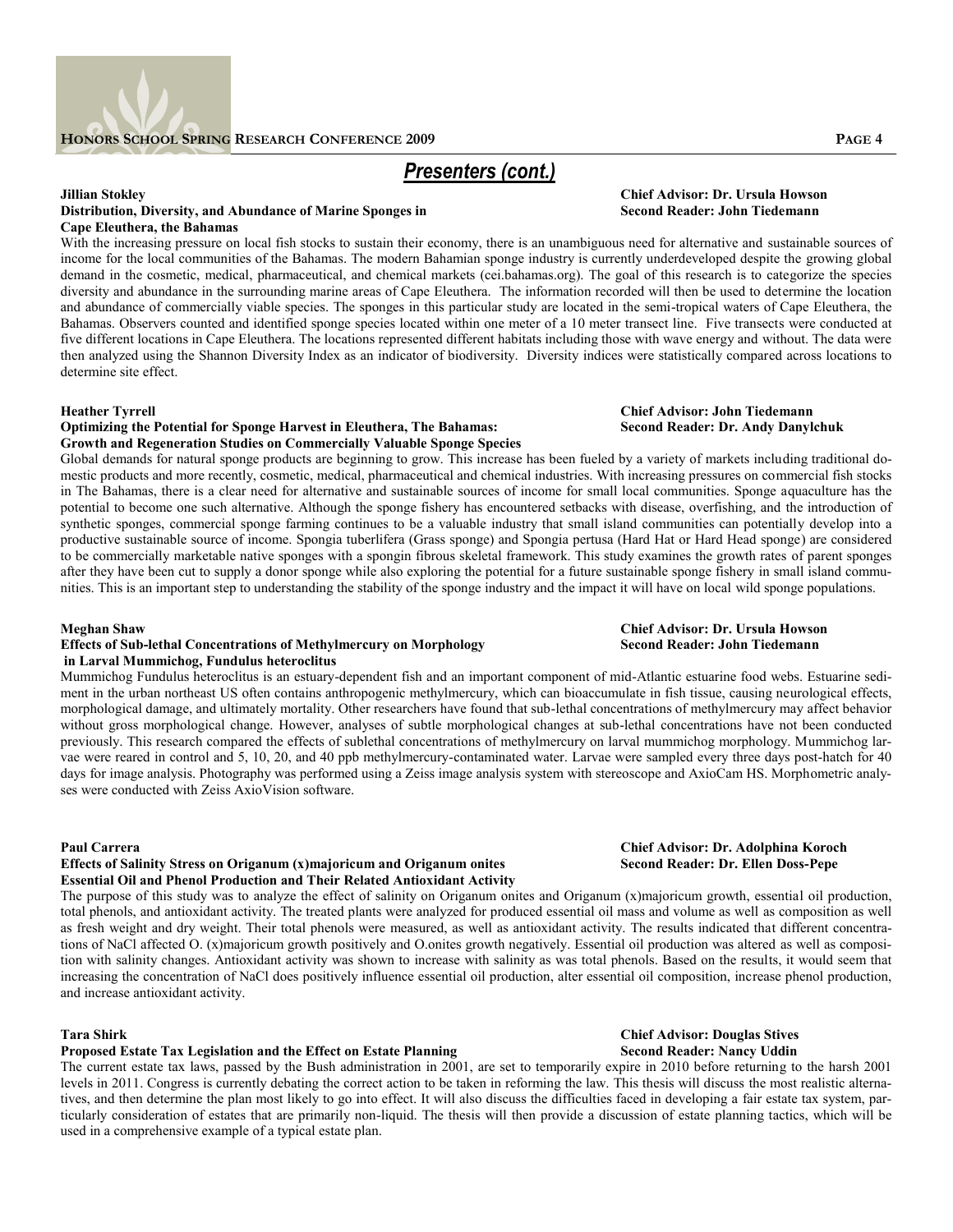### **Corporate Corruption in the People's Republic of China Second Reader: Douglas Stives Second Reader: Douglas Stives**

The economic prosperity and failures of China and the United States are irrevocably linked. Since the end of China's Cultural Revolution in the 1970s, the government has opened its doors to the rest of the world allowing global business to bring an economic revolution to China. China's present-day economic revolution is doing what the Cultural Revolution never could: lifting hundreds of millions of people out of poverty. This has made China an even bigger superpower in the international business market. The fast economic growth that the country has experienced in recent years and governmental policy changes have given rise to new avenues of corruption. Pay-offs, bribes, and other corrupt practices of business and government officials have affected the bottom line of many United States companies. The American people have also been affected by the consumption of unsafe Chinese products. This has been shown through the recent problems of lead-based toys and chemical-tainted milk exported by China. In the global economy, it is imperative for American businesses and consumers to understand how China operates. The presence of corruption is an extremely significant aspect of China's business industries and government.

### **Inconsistencies in Financial Reporting: An Issue in the Accounting World?**

The accounting standards of the world have long varied from country to country, particularly between the United States and the rest of the financial world. Accounting has always been a means to an end, not an end itself as some would like to believe. This thesis explores the inconsistency present between the International Accounting Standards Board (IASB) and Generally Accepted Accounting Principles (GAAP), the two major governing accounting systems used throughout the world. Concentrating mostly on Generally Accepted Accounting Principles (GAAP) and its problems, the thesis will evaluate and analyze the different financial reporting methods used in each system such as, but not limited to, fair-value and cost measurement. It will also evaluate the relevant accounting standards that define both the International Accounting Standards Board (IASB) and Generally Accepted Accounting Principles (GAAP). By exploring the issues described, one can easily see the accounting world is not on the same level and that a change is needed.

### **Team Building in Total Quality Management**

It is axiomatic to say that people in work settings reach goals and get things accomplished by working together. Since a company's success depends heavily on the combined energy and skill of its employees, it is crucial to understand the importance of a sound, productive team of employees and the roles management should take to produce effective teams in the workplace. My thesis will focus primarily on the team-building aspect of Total Quality Management (TQM). By researching the successes and failures created by teams of past and present organizations, I hope to discover, if any, an easy, "fool-proof" plan for building quality teams in the workplace. If such a plan exists, and can be proven to be effective, it could be the foundation of success for future organizations.

### **Robert Pykish Chief Advisor: Dr. Michaeline Skiba Risk Management and Prevention for Restaurant Entrepreneurs in the Current Economy.**

In this thesis I intend to illustrate how to minimize the risks associated with starting up a small restaurant (to yield about 10% profit) in the current United States economy from the management perspective. The current economy has many new factors contributing to the risks involved in starting up a small business and would benefit by a close examination of how business is being done. Proper management is essential to successful operations and should be re-evaluated during the current economic conditions.

### **Employer-Based Health Insurance Mandate: A Solution To Our Sick System? Second Reader: John D. Burke**

This research explores the necessary change in our country's health insurance system and its effects on society. In an attempt to improve the health insurance system, the United States government should adopt an employer-based health insurance mandate, requiring employers to pay at least onethird of full-time employee monthly health insurance premiums. This project attempts to increase the lifespan of Americans, create a positive incentive structure, and encourage full employment. The three contentions to support my thesis are that such a system would encourage employment; healthy people are productive people; and preventive care is less burdensome on society than reactive care.

### **Jaclyn Marie Isaac Chief Advisor: John Buzza**

### **The Three Pillars of "Urban Improvement" In the 21st Century Second Reader: Dr. Michaeline Skiba**

My goal for the thesis is to find and establish three specific pillars of urban improvement that cities can use for a reference in the 21st century. The pillars are to be relevant to the times, and incorporate past ideas of urban renewal to today's new ideas of revitalization. Upon completion of the majority of my research, I established three of my own ideas for what I thought a successful revival of a city should encompass: a mosaic locality, infrastructure improvements, and the advancement of the community itself through activities and programs. Though they may seem like broad categories, my goal was to provide working guidelines for what each category encompasses, and how each pillar should be implemented.

## **Lauren Behrens Chief Advisor: Anthony Jamison**

## **Rocco Ignozza Chief Advisor: Douglas Stives**

## **John Knox Chief Advisor: Dr. Daniel Ball**

## **Elizabeth Alexander Chief Advisor: Brett Schwerin**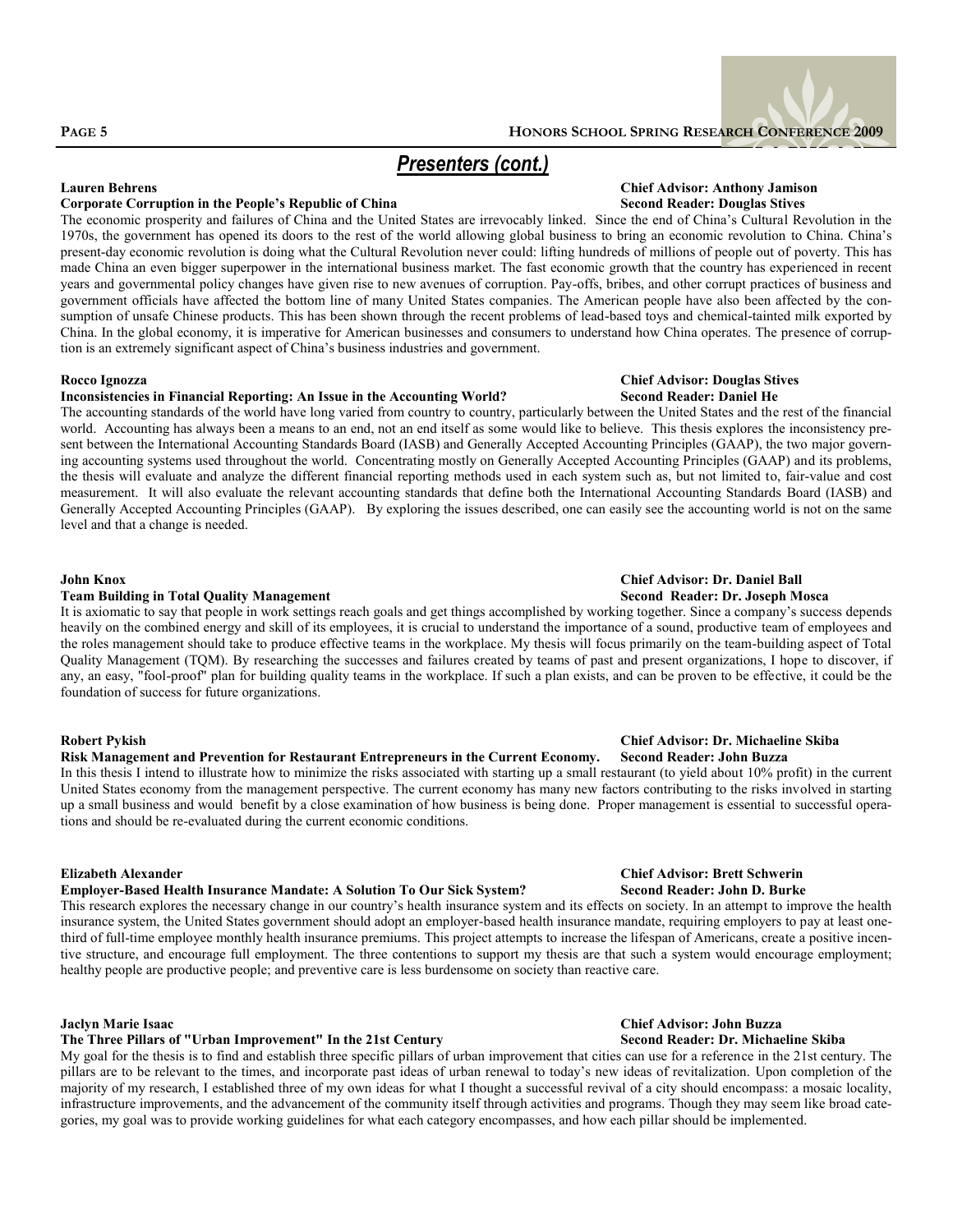

### The Ideal Male: An Investigation into the Facial Characteristics that **Increase a Male's Mate Value during Mate Selection**

The purpose of this investigation was to determine how a male's facial characteristics affect his mate value (i.e., attractive or favorable ratings by females). Previous studies have shown that masculine or neonate facial characteristics of males (i.e., eye size, jaw shape) influence a woman's choice during mate selection (Cunningham, Barbee, & Pike, 1990). Research has also shown that female sociosexual orientation (i.e., attitudes about casual sex) and ovulation status (i.e., reproductive status) influence a woman's mate selection criteria (Simpson & Gangestad, 1992; Penton-Voak & Perrett, 2000). Thus, all these variables were included in this study. The faces utilized in this study were created using the FACES software and edited using Adobe Photoshop. It was hypothesized that (1) females who were ovulating would be more likely to choose masculine-type faces (e.g., small eyes and square-lined jaw) than neonate faces (e.g., big eyes and round jaw). This same trend (2) was also expected for females who were unrestricted sexually compared to more sexually restricted females. Also, (3) it was predicted that ovulating females would also choose more masculine-type faces, as indicated by an increase of facial hair versus a neonatal, clean shaven face. (4) The opposite trend was expected for non-ovulating females. Lastly, this study will attempt to replicate Haselton and Miller's (2006) study by utilizing vignettes describing scenarios where males display either creativity or possess wealth. Thus, (5) it was predicted that as a woman becomes more fertile, as determined by her menstrual cycle, she will be more inclined to choose a short-term sexual partner who exhibits creative intelligence rather than wealth. It was also hypothesized (6) that when women rate a potential mate's desirability as a long term mate, fertility should have little to no effect on the importance of creative intelligence vs. wealth. The data obtained from the female participants utilized in this study  $(N = #)$  was still in the collection phase at the time of this abstract submission, thus analysis and conclusions will be included at a later date.

### **The Path to Infidelity: How Self-Expansion and Attention to Alternatives Lead to Infidelity Second Reader: Dr. Natalie Ciarocco**

Abstract relationships play a major role in our lives and one of the problems that may surface in a relationship is infidelity. The purpose of the research was to investigate whether or not a perceived lack of self-expansion was linked with attention to alternatives and the likelihood of infidelity using an experiment. The Self-Expansion model is based on the idea that the self is enhanced through relationships with others. It was purposed that a lack of self-expansion in a relationship would cause partners to be more likely to have their needs fulfilled by others and therefore seek out alternative partners. But, if a person was involved in a relationship with high self-expansion, he or she would be less likely to pay attention to alternative partners because their needs are being fulfilled, and therefore less likely to cheat.

### **Krista T. St. Louis Chief Advisor: Dr. Janice Stapley** A Phenomenological Exploration into the Lives of Emerging Adults with Chronic Illnesses

This study attempts to fill a gap in the literature by examining the lives of emerging adults with chronic medical conditions. The paucity of literature on this topic translates into a limited understanding of how the members of this developmental stage cope, and the struggles that they face. Qualitative techniques are employed throughout this process in order to fully describe the lives of participants. Purposeful sampling provides a sample rich in the phenomenon under consideration (Fossey, Harvey, McDermott, & Davidson, 2002). Multiple data sources - interviews, and diaries – are used to fully capture the experience of the target population. Content analysis was conducted on all data, and the ethical guidelines as held out by the field governed the entire research process. Results are discussed.

### **Broadening Your Horizons: Relationship between Academic Engagement and Self-Expansion**

This study examines the relationship between self-expansion, college satisfaction, and academic engagement. College students completed an online survey assessing their self-expansion, college experiences, and satisfaction with Monmouth University, including 106 male and 181 female students. Self-expansion was strongly related to college satisfaction and academic engagement. The findings suggest that individuals who experience high self-expansion tend to have greater satisfaction with their university. In addition, they tend to be more academically engaged. Theoretical and practical implications of these findings will be discussed.

### **An Examination of the Effectiveness of Cognitive-Behavioral Skills**

**Training on Juvenile Delinquents with Symptoms of Conduct Disorder**

Adolescents get involved in delinquency for a variety of reasons. There are individual risk factors and social risk factors. One of the biggest risk factors out of the two categories is Conduct Disorder, as children and adolescents with this disorder are more likely to be delinquent. A variety of therapeutic techniques have been used to eliminate some of the behaviors that occur with Conduct Disorder. Cognitive-Behavioral Skills Training is one of the more popular techniques. The effectiveness of this technique is questionable, however. Therefore, the purpose of this study was to evaluate the effectiveness of Cognitive-Behavioral Skills Training on juvenile delinquents with symptoms of Conduct Disorder.

## **Arci Guzman Chief Advisor: Dr. Jack Demarest**

## **Michelle Maiorano Chief Advisor: Dr. Gary Lewandowski**

## **Aubrey Clark Chief Advisor: Dr. David Strohmetz**

### **Lauren Acquaviva Chief Advisor: Laura DiGiovanni**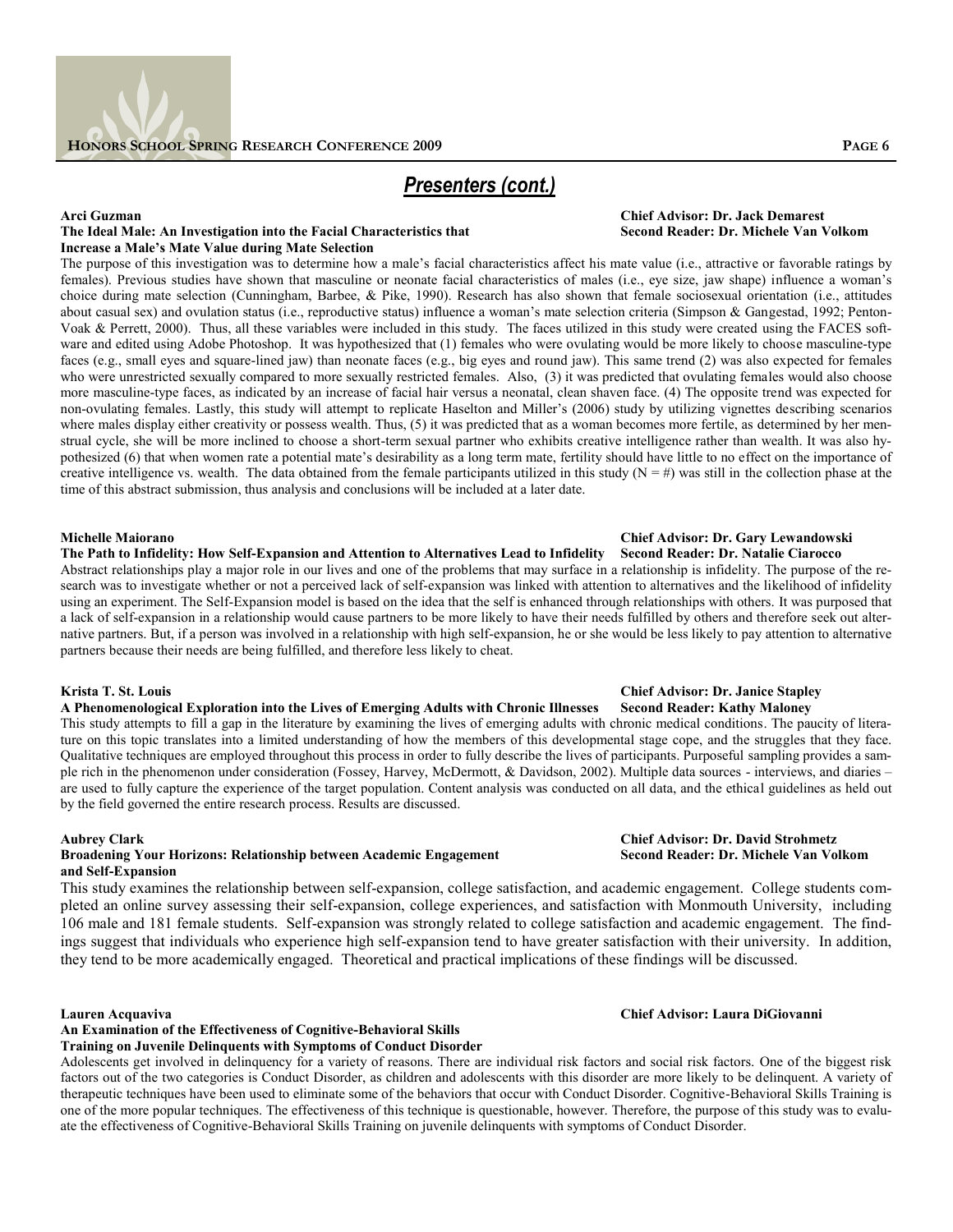

### **Narrative Circularity in Charlotte Brontë's Work**

My discrete contribution to the field of Brontë studies is an analysis of how one could not only symbolically, but textually link three of Charlotte Bronte's novels: The Professor, Jane Eyre, and Villette. There are certain scenes and elements which seem to be the "seed" of the work that follows chronologically; I describe this quality in her work as "narrative circularity." Brontë's work has a circular feel because The Professor, although written first, was published last. Thus, she essentially re-wrote the same novel three complete times over in what was deemed an initial failure with The Professor. I also examine how these three novels reflect Brontë's overall development as an author. Brontë did not live to see her first novel published, and she was in the early stages of writing a fourth "master-pupil" novel at the time of her death. Her attempts to perfect this type of story illustrate her growth because she continually re-works similar elements in her novels throughout her life. Essentially, this project provides a new way to look at Brontë's novels by examining the close textual linkage between them. Exploring these relationships will hopefully provide readers with an increased respect for a writer who spent most of her life dedicated to perfecting this narrow type of fictional genre.

### **Jenna N. Gaudio Chief Advisor: Robert Scott Media Ratings: Age Restrictions vs. Content Report**

The content of American cinema has been constantly criticized and progressively categorized since the first motion picture was created. This research examines the history and future of regulating media for its audiences. By studying the effectiveness of ratings and how closely they represent the actual content, it was concluded that ratings are more useful when descriptive rather than restrictive.

### **Veronique Blostein Chief Advisor: Dr. Nancy Mezey**

### **Body Image: Portrayal in Music Videos and its Effects on Men and Women Second Reader: Shannon Hokanson**

This thesis explores the topic of body image in the media and includes a cross-examination of issues of gender and race. Issues of eating disorders and cosmetic procedures are also discussed. Personal research was conducted to determine if the presentation of bodies in music videos has any effects on how people perceive themselves and what lengths they would consider going to in order to achieve the goal of an ideal body image.

### The Connection between the Academic Experience and a Corporation **Internship at People Magazine.**

In the four years acquiring a degree, a student is required certain general and major classes by their university. There are also a certain number of electives to choose from, and countless student-run activities, organizations, and clubs. The connection between the academic experience and the corporate world is explored in this research. More specifically it will explore connections of the academic experience of a Spanish/Communication major and the corporate experience of being an intern at the public relations department at People Magazine. The responsibilities of an intern are identified and examined, then courses and other academic related activities that have provided either knowledge or experience to be able to fulfill the responsibility are recognized. This allows the connection between academic experience and the corporate world to be established.

### **Quinn Gilly Chief Advisor: Maureen Dorment Their Beloved Banjar: West Africa's Forgotten Contribution Second Reader: Dr. Richard Veit to an American Musical Tradition**

Banjos are often portrayed by popular culture as an artifact of white Southern Americana, as a unique invention of Southern mountain folk culture. Though this perception has been widely accepted as truth, the actual origins of the banjo lay with the millions of enslaved Africans brought to America during the transatlantic slave trade era. This project's analysis of early American banjos and primary evidence will prove that the American banjo is actually an artifact of a West African folk lute tradition which flourished among its retainers in the New World. It was from these enslaved peoples whom the white Americans discovered the banjo, eventually accepting it as a part of their own culture by the mid nineteenth century.

## **Katelyn Mirabelli Chief Advisor: Dr. Sue Starke**

## **Celia Roche Chief Advisor: Dr. Mirta Barrea-Marlys**